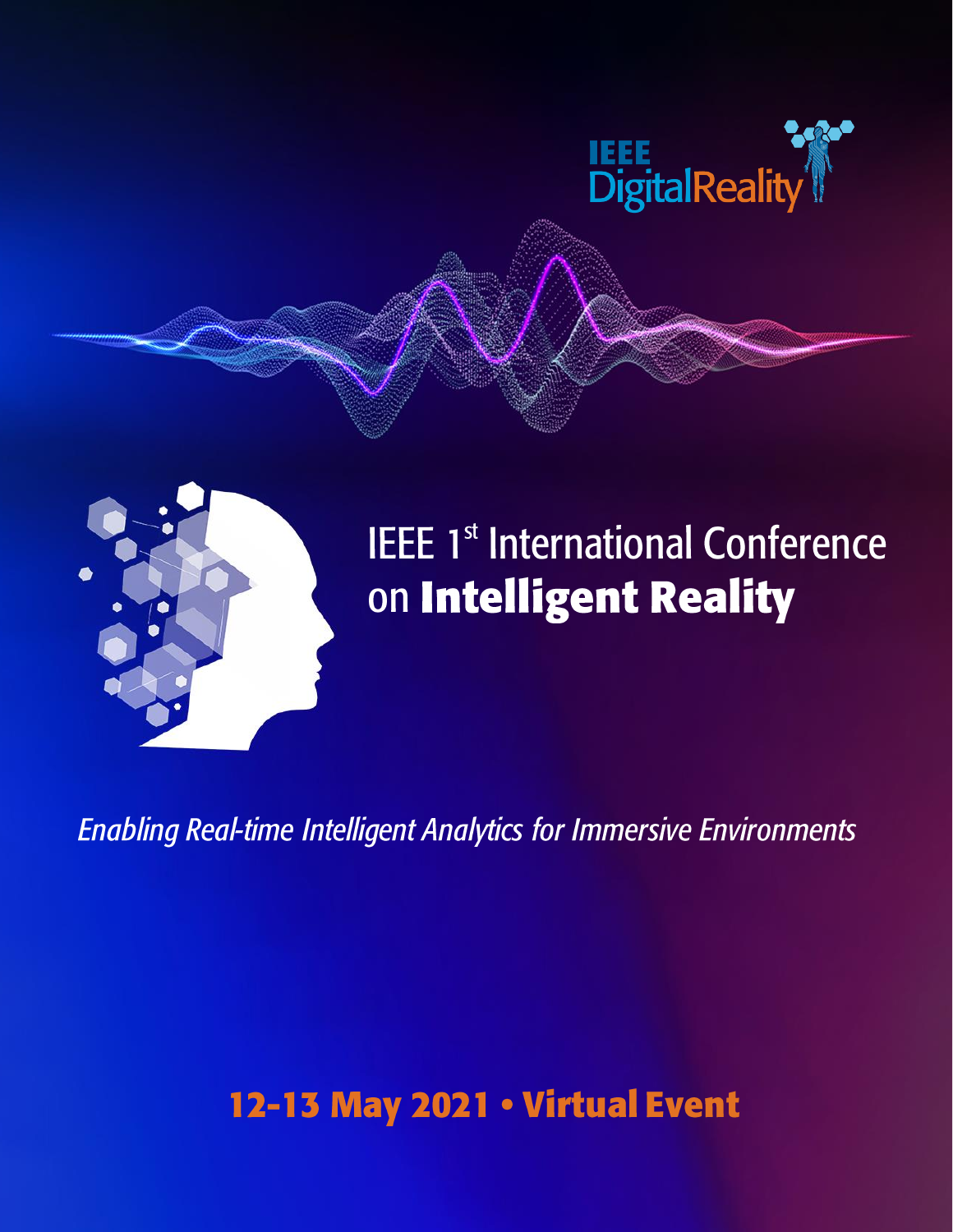

## *[Click here](https://ieeexplore.ieee.org/xpl/conhome/9480800/proceeding) to access the conference proceedings*

## <span id="page-1-0"></span>**Table of Contents**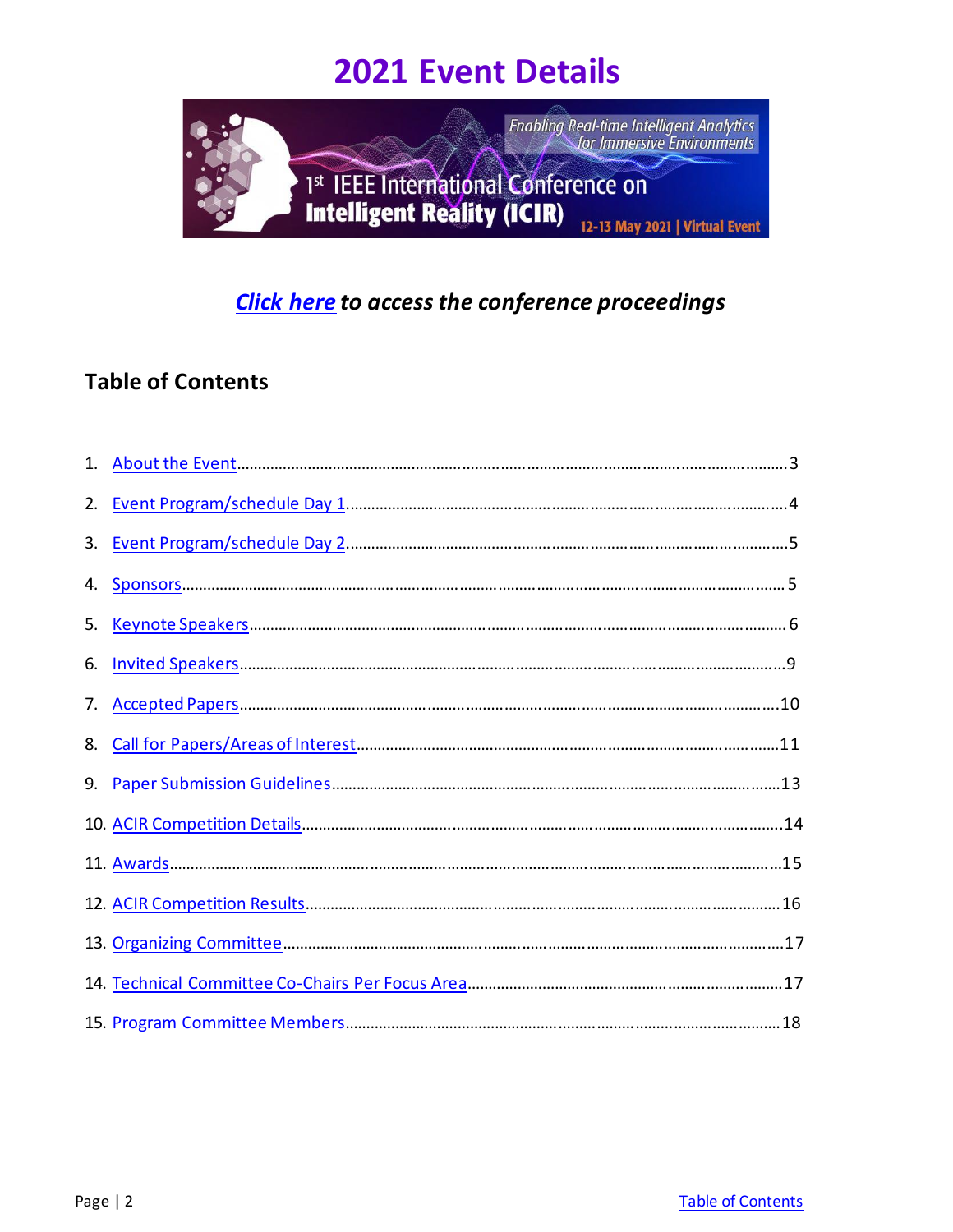

## <span id="page-2-0"></span>**About the IEEE International Conference on Intelligent Reality (ICIR)**

### 12-13 May 2021 | Virtual Event

The success of AI machine learning in deep neural networks has led to substantial improvements in computer vision, speech recognition, natural language processing, and other applications at comparable human performance and beyond. The advancement of computer graphics, modeling, and simulation with innovative smart interactive devices energizes the acceleration of immersive computing in the marketplace.

Integrating AI machine learning and immersive computing can propel future Intelligent Reality (IR), providing real-time intelligent assistant user experience for the immersive environment. Also, to make machine learning inferencing more robust with realistic content rendering, leveraging big data for handling Volume and Velocity of data from a single source or Varieties of data from multiple sources would provide the IR the perfect playing field.

Overall, by anchoring these technologies and others being developed such as augmented reality (AR), virtual reality (VR), mixed reality (MR), extended reality (XR), and Digital Twins, the line between the physical world and the digital world with analytics capability will be increasingly less distinct.

This conference identifies the challenges and opportunities to deploy AI machine learning into the immersive computing environment. However, two major near-term challenges that need investigation before making the IR an actual reality:

- Device Challenges: Mobile smart interactive devices such as smart glasses, headset, helmet, and others equipped with limited power and storage, current AI machine learning trained models could be huge in size for such platforms, and may also require unique hardware accelerators for speedup execution.
- Application Challenges: There are at least four critical areas that need further research between IR and AI application:
- Integration Challenges: identify issues for how AI Application can work well inside the IR environment;
- Deployment Challenges: identify issues for how AI application can deploy to the IR environment;
- Operation Challenges: user interface, content and context switching, and others; and
- Social/Ethical Challenges: user behavior, safety, privacy, and others.

This conference aims to foster the IR vision by understanding current best practices, future innovations, and standards development for how to effectively and efficiently deploy AI machine learning and deep learning to the immersive environment (VR, AR, MR, and XR). The integration of smart interactive devices, immersive computing, and AI machine learning can transform and enhance learning and human performance in education, science, engineering, telemedicine, healthcare, manufacturing, finance, business, public services, and ultimately our society itself.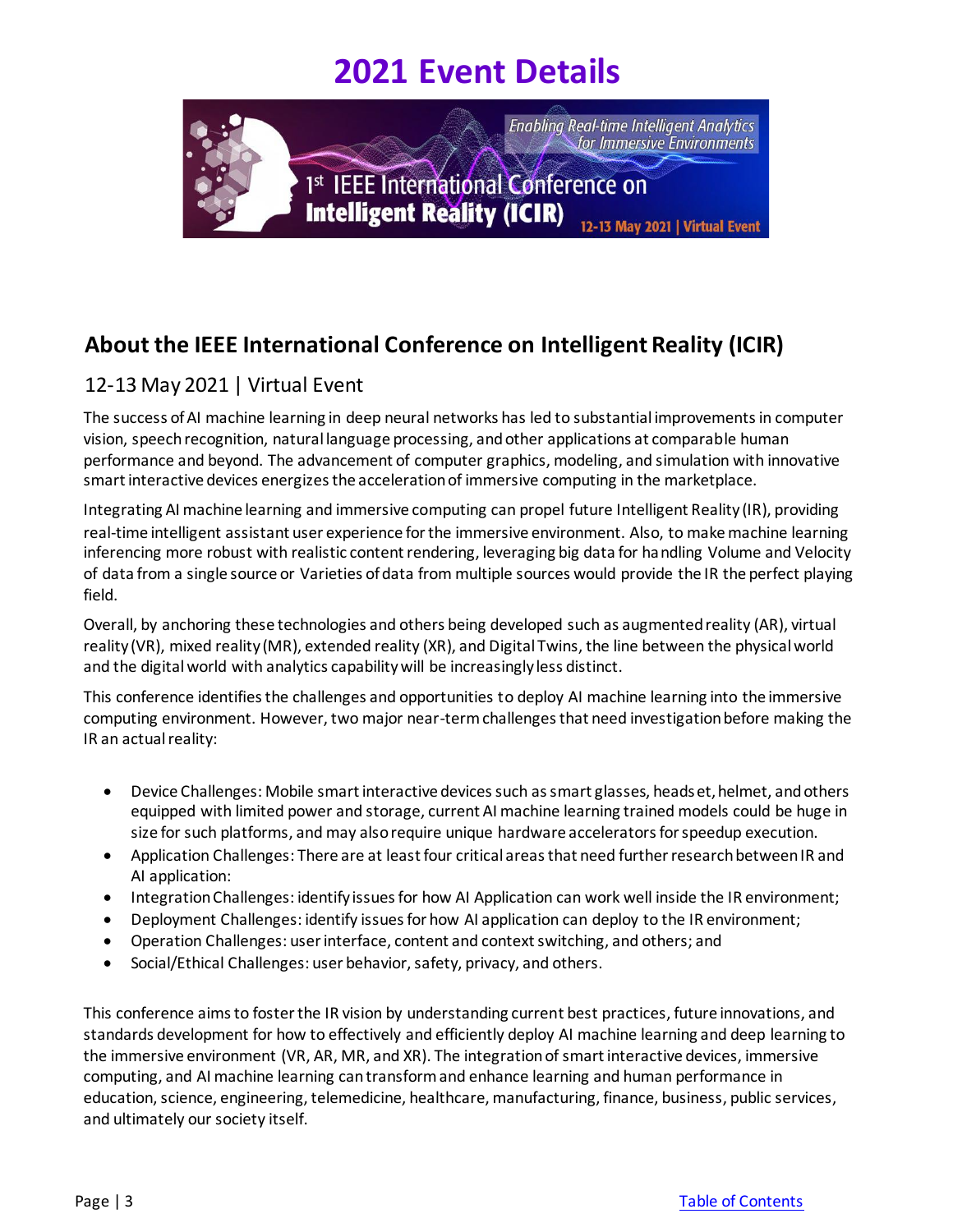

### <span id="page-3-0"></span>**Day 1 | 12 May 2021**

*\*All times are in Eastern Time US (ET).*

| <b>Time</b>     | All thries are in Eastern rine $\sigma$ s (ET).<br>Topic/Title                                                                                                                                                                                                                                                                                                                                                                                                                                                                                                             |
|-----------------|----------------------------------------------------------------------------------------------------------------------------------------------------------------------------------------------------------------------------------------------------------------------------------------------------------------------------------------------------------------------------------------------------------------------------------------------------------------------------------------------------------------------------------------------------------------------------|
| $09:00 - 09:15$ | Opening and Welcome<br>Wo Chang, ICIR General Chair, NIST, US                                                                                                                                                                                                                                                                                                                                                                                                                                                                                                              |
| $09:15 - 10:15$ | Moderator: Wo Chang, ICIR General Chair, NIST, US<br>Keynote-Mixed Reality, Robotics, and Spatial Intelligence<br>Marc Pollefeys, ETH Zurich and Director of Science, Microsoft, Switzerland                                                                                                                                                                                                                                                                                                                                                                               |
| $10:15 - 10:30$ | <b>Break</b>                                                                                                                                                                                                                                                                                                                                                                                                                                                                                                                                                               |
| $10:30 - 11:30$ | Session Chair: Ehsan Azimi, Provost's Postdoctoral Fellow, Johns Hopkins Univ, US<br>Paper: xR4DRAMA: Enhancing Situation Awareness using Immersive (XR) Technologies<br>Spyridon Symeonidis, Sotiris Diplaris, Nicolaus Heise, Theodora Pistola, Athina Tsanousa,<br>Georgios Tzanetis, Elissavet Batziou, Christos Stentoumis, Ilias Kalisperakis, Sebastian Freitag,<br>Yash Shekhawat, Rita Paradiso, Maria Pacelli, Joan Codina, Simon Mille, Montserrat Marimon,<br>Michele Ferri, Daniele Norbiato, Martina Monego, Anastasios Karakostas and Stefanos<br>Vrochidis |
|                 | <b>Paper: Manipulating Avatars for Enhanced Communication in Extended Reality</b><br>Jonathon Hart, Thammathip Piumsomboon, Gun Lee, Ross Smith and Mark Billinghurst                                                                                                                                                                                                                                                                                                                                                                                                      |
| $11:30 - 12:10$ | Moderator: Kathy Grise, Senior Program Manager, Future Directions, IEEE, US<br>Invited Talk - Self Healing Systems in an Intelity World<br>Aishwarya Asesh, Data Scientist II, Adobe, US                                                                                                                                                                                                                                                                                                                                                                                   |
| $12:10 - 13:00$ | <b>Meal Break</b>                                                                                                                                                                                                                                                                                                                                                                                                                                                                                                                                                          |
| $13:00 - 14:00$ | Moderator: Kathy Grise, Senior Program Manager, Future Directions, IEEE, US<br>Keynote-Learning from Multi-Agent, Emergent Behaviors in a Simulated Environment<br>Danny Lange, Senior VP of Artificial Intelligence and Machine Learning, Unity, US                                                                                                                                                                                                                                                                                                                       |
| $14:00 - 15:00$ | Session Chair: Lyuba Alboul, Sheffield Hallam University, UK<br>Paper: Creating Immersive Experiences based on Intangible Cultural Heritage<br>Theodora Pistola, Sotiris Diplaris, Christos Stentoumis, Evangelos Stathopoulos, Georgios<br>Loupas, Theodore Mandilaras, Grigoris Kalantzis, Ilias Kalisperakis, Anastasios Tellios,<br>Despoina Zavraka, Panagiota Koulali, Vera Kriezi, Valia Vraka, Foteini Venieri, Stratos Bacalis<br>and Stefanos Vrochidis                                                                                                          |
|                 | <b>Paper: Augmented Reality Assisted Orbital Floor Reconstruction</b><br>Yihao Liu, Ehsan Azimi, Nikhil Dave, Cecil Qiu, Robin Yang and Peter Kazanzides                                                                                                                                                                                                                                                                                                                                                                                                                   |
| $15:00 - 15:15$ | <b>Break</b>                                                                                                                                                                                                                                                                                                                                                                                                                                                                                                                                                               |
| $15:15 - 16:15$ | Moderator: Elizabeth Chang, ICIR Publication Chair, University of Maryland, US<br>Keynote - Spatial Perception in Immersive Virtual Environments<br>Victoria Interrante, Professor, University of Minnesota, US                                                                                                                                                                                                                                                                                                                                                            |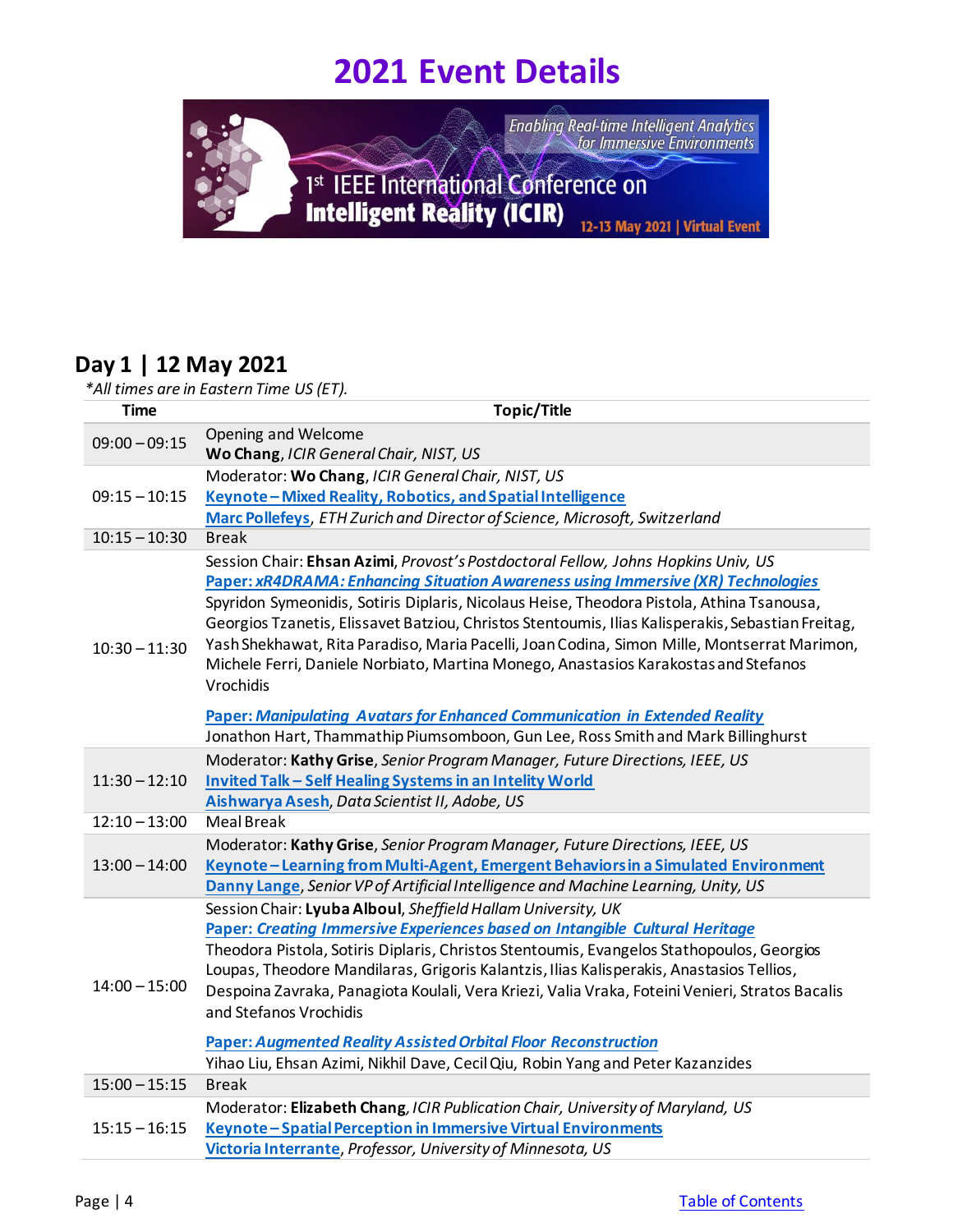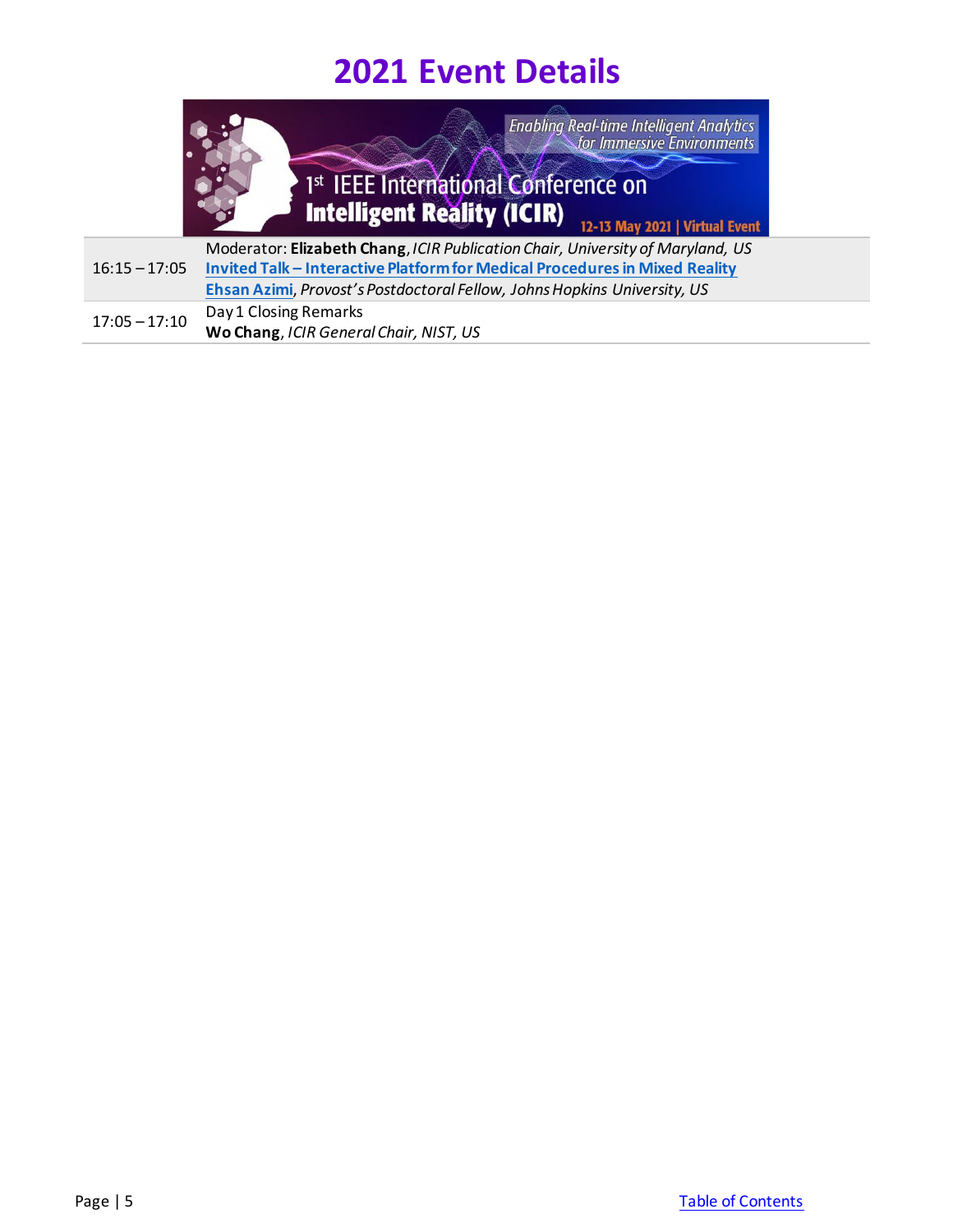

### <span id="page-5-0"></span>**Day 2 | 13 May 2021**

*\*All times are in Eastern Time US (ET).*

| <b>Time</b>     | Topic/Title                                                                                    |
|-----------------|------------------------------------------------------------------------------------------------|
|                 | Moderator: Sin-Kuen Hawkins, ICIR Organization Chair, IEEE, US                                 |
| $09:00 - 09:00$ | Keynote - Artificial Stupidity and Intelligent Systems in the (R)evolution of Digital Supports |
|                 | to Actual Reality                                                                              |
|                 | Lizbeth Goodman, Director SMARTIab and Professor, University College Dublin, Ireland           |
|                 | Moderator: Sin-Kuen Hawkins, ICIR Organization Chair, IEEE, US                                 |
| $10:00 - 10:40$ | Invited Talk - Natural User Interfaces for 3D Modeling, Design, and Fabrication                |
|                 | Manfred Lau, Assistant Professor, City University of Hong Kong, China                          |
| $10:40 - 11:00$ | <b>Break</b>                                                                                   |
|                 | Moderator: Julie Bernicker, ICIR Communication Chair, IEEE, US                                 |
| $11:00 - 12:00$ | Keynote – Vision of how AI Machine Learning Applies to VR/AR for Health Applications           |
|                 | Jennifer Esposito, VP Health, Magic Leap, US                                                   |
| $12:00 - 13:00$ | Meal Break                                                                                     |
|                 | Session Chair: Joaquim Jorge, Instituto Superior Técnico, Portugal                             |
|                 | <b>Paper: Corner-based Square Fiducial Marker Detection for Hand-manipulated</b>               |
|                 | Breawn Schoun and Min-Hyung Choi                                                               |
| $13:00 - 14:30$ | Paper: Building a Motion-Aware, Networked Do-It-Yourself Holographic Display                   |
|                 | Amilcar Gomez, Javier Talavera, Siem Sium, Biao Xie, Haikun Huang and Lap-Fal Yu               |
|                 | Paper: Interfacing Cyber and Physical Worlds: Introduction to IEEE 2888 Standards              |
|                 | Kyoungro Yoon, Sang-Kyun Kim, Sangkwon Peter Jeong and Jeong-Hwan Choi                         |
|                 | Moderator: Wo Chang, ICIR General Chair, NIST, US                                              |
| $14:30 - 15:30$ | Keynote - Enabling Intelligence from Reality                                                   |
|                 | Mikaël Bourges-Sévenier, Fellow, SiMa.ai, US                                                   |
| $15:30 - 15:45$ | <b>Break</b>                                                                                   |
| $15:45 - 16:45$ | Session Chair: Louis Nisiotis, ICIR Competition Chair, Cyprus<br>Competition                   |
| $16:45 - 17:00$ | <b>Award Ceremony and Closing Remarks</b>                                                      |
|                 | Wo Chang, ICIR General Chair, NIST, US                                                         |

### <span id="page-5-1"></span>**Sponsors**





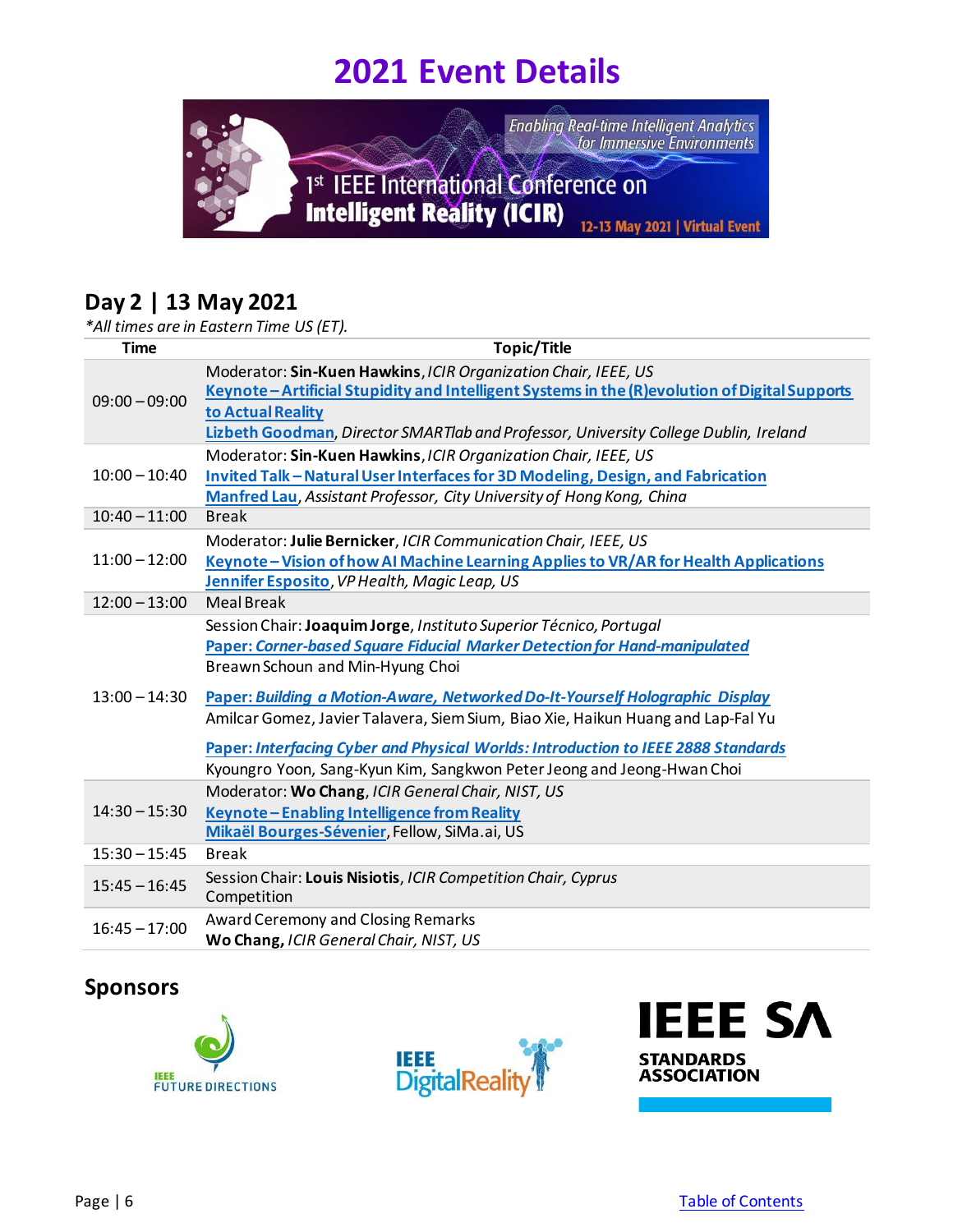

### <span id="page-6-0"></span>**Keynote Speakers**

<span id="page-6-2"></span>

### **Dr. Danny Lange**, Senior VP of Artificial Intelligence and Machine Learning at Unity **Talk Title**: **Learning from Multi-Agent, Emergent Behaviors in a Simulated Environment**

As head of machine learning at Unity, Lange leads the company's innovation around AI (Artificial Intelligence) and Machine Learning, focusing on bringing AI to simulation and gaming.

Prior to joining Unity, Lange was the head of machine learning at Uber, where he led efforts to build the world's most versatile Machine Learning platform to support the company's hyper-growth. Lange also served as General Manager of Amazon Machine Learning -- an AWS product that offers Machine Learning as a Cloud

Service. Before that, he was Principal Development Manager at Microsoft where he led a product team focused on large-scale Machine Learning for Big Data.

Lange spent 8 years on Speech Recognition Systems, first as CTO of General Magic, Inc., then through his work on General Motor's OnStar Virtual Advisor, one of the largest deployments of an intelligent personal assistant until Siri. Danny started his career as a Computer Scientist at IBM Research.

He holds MS and Ph.D. degrees in Computer Science from the Technical University of Denmark. He is a member of ACM and IEEE Computer Society and has several patentsto his credit.

<span id="page-6-1"></span>

### **Professor Marc Pollefeys**, Professor, ETH ZurichandDirector of Science, Microsoft **Talk Title**: **Mixed Reality, Robotics, andSpatialIntelligence**

Marc Pollefeys is a Professor of Computer Science at ETH Zurich and the Director of the Microsoft Mixed Reality and AI Lab in Zurich where he works with a team of scientists and engineers to develop advanced perception capabilities for HoloLens and Mixed Reality. He was elected Fellow of the IEEE in 2012. He obtained his PhD from the KU Leuven in 1999 and was a professor at UNC-Chapel Hill before joining ETH Zurich.

He is best known for his work in 3D computer vision, having been the first to develop a software pipeline to automatically turn photographsinto 3D models, but

also works on robotics, graphics, and machine learning problems. Other noteworthy projects he worked on are real-time 3D scanning with mobile devices, a real-time pipeline for 3D reconstruction of cities from vehicle mounted-cameras, camera-based self-driving cars, and the first fully autonomous vision-based drone. Most recently his academic research has focused on combining 3D reconstruction with semantic scene understanding.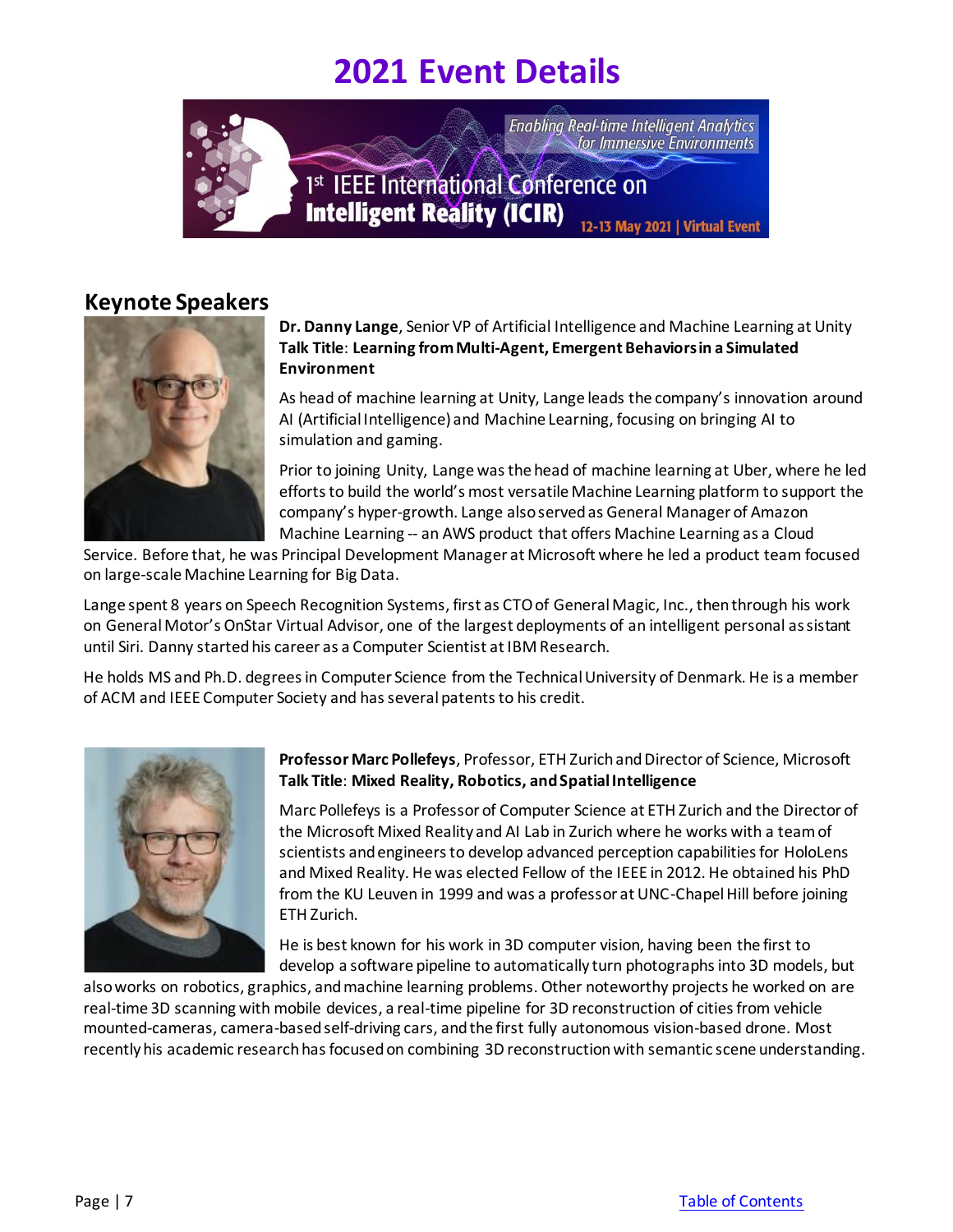

### **Keynote Speakers**

<span id="page-7-0"></span>

### **Dr. Victoria Interrante**, Professor, University of Minnesota **Talk Title**: **SpatialPerception in ImmersiveVirtual Environments**

Dr. Interrante works for the Department of Computer Science and Engineering at the University of Minnesota. Professor Interrante's research focuses on applying insights from visual perception and cognition to the development of more effective virtual reality experiences and the more effective communication of complex information through visual imagery. In this work, she has enjoyed collaborating with colleagues in a wide variety of fields, from architectural design and neuropsychology to engineering and medicine.

Dr. Interrante is a recipient of the 2020 IEEE VGTC Virtual Reality Career Awardin

recognition of her lifetime contributions to visualization and visual perception for AR and VR, and the 1999 Presidential Early Career Award for Scientists and Engineers, "the highest honor bestowed by the U.S. government on outstanding scientists and engineers beginning their independent careers". She was also a recipient of the 2001-2003 McKnight Land-Grant Professorship from the University of Minnesota.

At the University of Minnesota, Dr. Interrante is currently serving as the director of the University-wide Center for Cognitive Sciences and as a member of the graduate faculty in the interdisciplinary Cognitive Science and Human Factors programs. She also served from 2010-2013 as a member and 2013-2014 as co-chair of the Women's Faculty Cabinet, providing consultationand advice tothe Vice Provost for Faculty and Academic Affairs to improve and enrich the academic and professional environments for women faculty at the University of Minnesota. She also served as Director of Graduate Studies for the Department of Computer Science and Engineering from 2010-2013.



#### <span id="page-7-1"></span>**Dr. Jennifer Esposito**,VPHealth, Magic Leap **Talk Title**: **Vision of how AI machine learning applies to VR/AR for health applications**

Dr. Esposito is the Vice President and General Manager, Health at Magic Leap, where she also leads overall corporate strategy and development. With over 20 years of experience, Jennifer is a seasoned tech, healthcare IT, medical devices, and biotech executive. After spending over 13 years at GE Healthcare, Jennifer was the General Manager of Health and Life Sciences at Intel Corporation prior to joining Magic Leap.

Jennifer is a board director at VivaLNK and advisor to start-ups focused on digital

health and biotechnology. She is active in initiatives on global health, identifying novel ways technology can be used to advance the SDGs and IHRs and is the former co-chair of the Working Group on Digital Health for the Broadband Commission for Sustainable Development and former co-chair of the Global Health Security Agenda Private Sector Roundtable. [Note, you may delete this paragraphis you do not have room for it]

Jennifer has a graduate degree from the Dartmouth Institute for Health Policy and Clinical Practice at Dartmouth College where she focused on Epidemiology and Biostatistics and remains a full member of the American Association of Physicists in Medicine. She holds a patent for industrial IoT medical imaging equipment.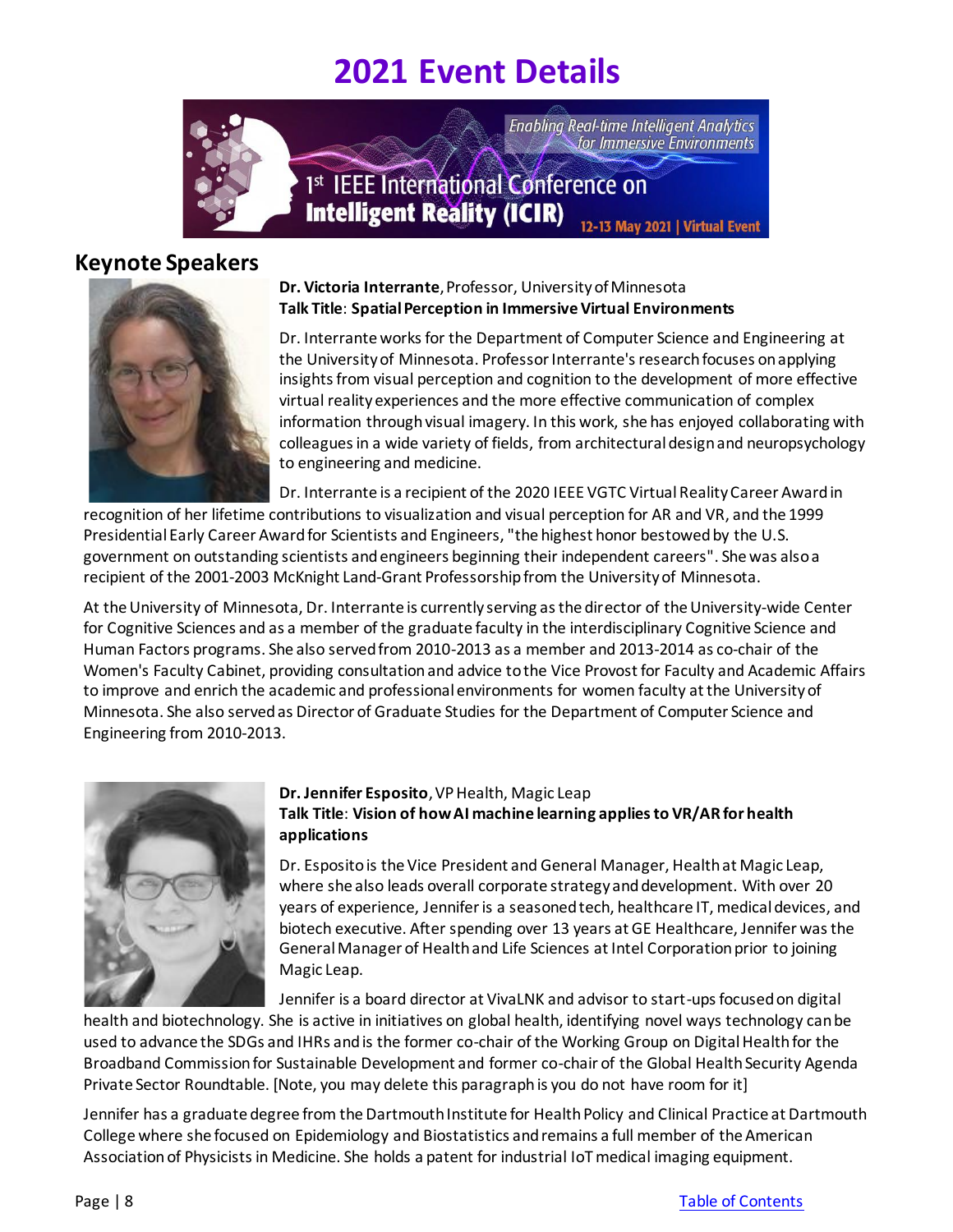

### **Keynote Speakers**

<span id="page-8-1"></span>

### **Dr. Mikaël Bourges-Sévenier**,Fellow, SiMa.ai **Talk Title**: **Enabling Intelligence fromReality**

Dr. Bourges-Sévenier joined SiMa.ai as a Fellow to oversee system solutions to accelerate the proliferation of high-performance machine learning inference at very low power in embedded edge applications. Before joining SiMa.ai, Mikaël was the Senior Director and Architect for deep learning visual enhancements at Intel, Fellow for Performance Application Engineering on Multimedia at AMD, Director of High-Performance Imaging at Aptina, Senior Architect of 3D, GPGPU, Multimedia at Motorola Mobility, Senior Manager of Technology Strategy at Dolby Laboratories, Senior Computer Scientist and Architect of Mobile and Devices at Adobe Systems, and others.

Mikaël written many foundational books in animation framework including Core Web3D, An Introduction to the MPEG-4 Animation Framework Extension (AFX), The MPEG-4 Jump Start, etc. Mikaël has made significant contributions to the ISO/IEC JTC 1/SC 29/WG 11 (MPEG) and was the Chair for the Synthetic and natural Hybrid Coding (SNHC) Subgroup and produced many valuable ISO/IEC foundational standards for enabling immersive computing.

<span id="page-8-0"></span>

**Professor Lizbeth Goodman**, Director SMARTlab and Professor, University College Dublin

**Talk Title**: **Artificial Stupidity and Intelligent Systems in the (R)evolution of digital supports to ActualReality**

is Chair of Creative Technology Innovation and Professor of Inclusive Design for Education at University College Dublin, College of Engineering and Architecture. She founded the SMARTlab in its first iteration in 1992, and has developed the award winning practice-based PhD Programme through the institute, along with the associated MAGIC Multimedia and Games Innovation Centre and Gamelab internationally as well as founding the Inclusive Design Research Centre of Ireland.

Prior to joining UCD, Lizbeth was Director of Research for Futurelab Education, working with David Puttnam's team to establish innovative platforms for the future of education in a context of global change. In 2019 she was named Woman of the Decade by the Women's Forum of WEF. In 2008 she was named 'Best Woman in Academia and the Public Sector' and also 'Best Woman in Technology' by the Blackberry Rim international awards panel. She was nominated to Chair the Royal Irish Academy's Social Sciences Committee in 2012. She is the author/editor of 14 books and many peer-reviewed articles, and a prolific broadcast presenter on TV, Radio and Online. She is PI and co-PI of several major funded research projects, and also an evaluator and judge of numerous research council and EC evaluation panels. She is known as an expert in Digital Inclusion, including learning models for communities at risk. She is an award-winning advocate of community-based ethical learning and teaching models using interactive tools and games to inspire and engage learners of all ages using novel Virtual and Augmented Reality, Assistive Technology, andCreative Techsolutions developed by herteam.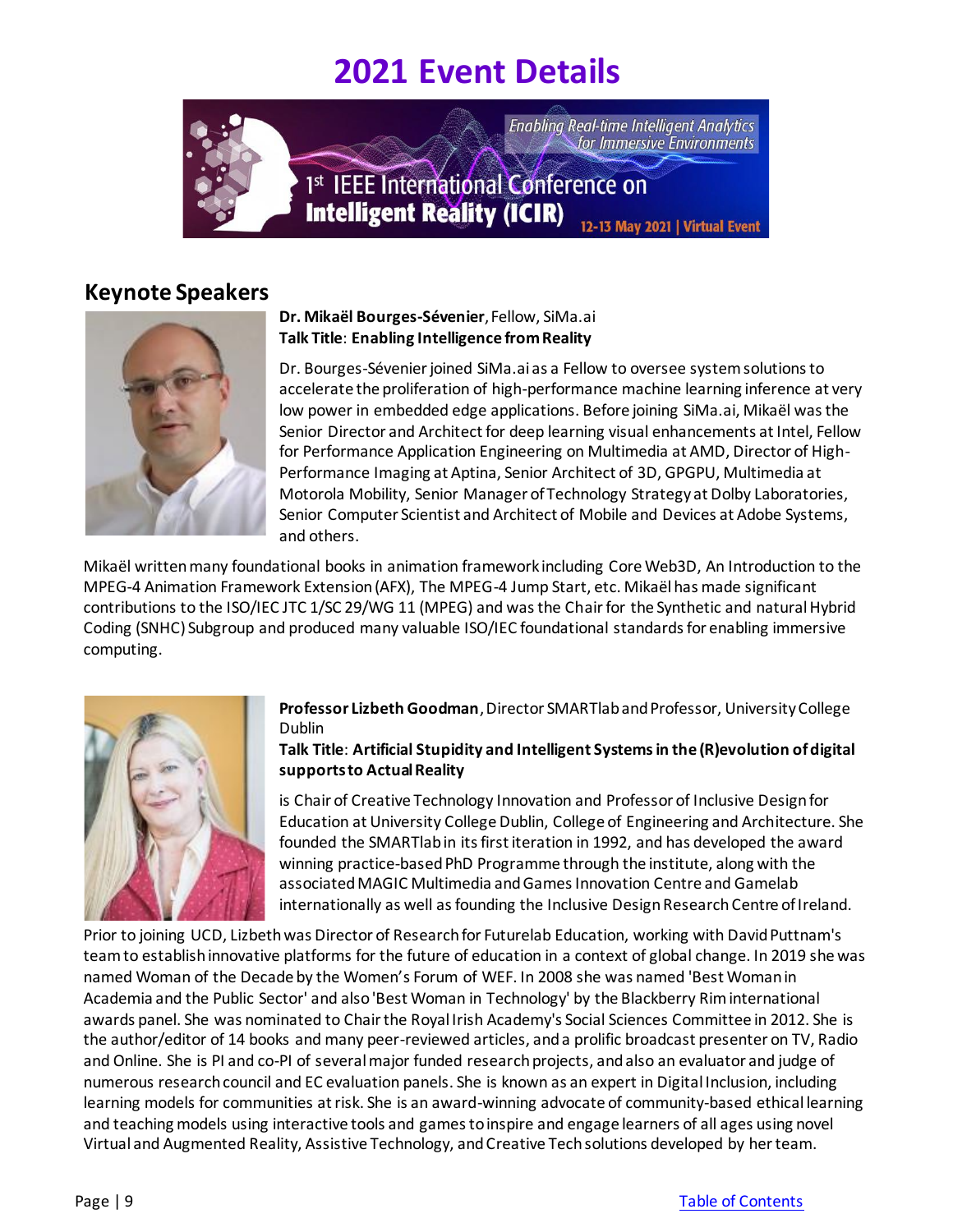

### <span id="page-9-0"></span>**Invited Speakers**

<span id="page-9-1"></span>

### **Mr. Aishwarya Asesh**,Data Scientist II, Adobe, US **Talk Title: Self Healing Systems in an Intelity World**

Mr. Asesh is an exceptional machine learning scientist who is passionate about incubating inventive technologies for the most challenging technical problems and has led to substantial contributions in the field of machine learning and artificial intelligence. Currently, he is working with Adobe research and is passionate about applying his knowledge to breathe air to creativity and develop solutions to critical research problems in the field of analytics. He currently holds multiple patents for his novel contributions.

He has facilitated and fostered research developments around the globe by serving

as a Program Committee and Technical Committee member at some of the best ML and AI conferences and researchgroups.

Apart from the hustle of research life, his philosophy is that one needs to be grounded in theory, and be aware of where they are on the Dunning-Krueger curve, but that shouldn't be considered as an excuse for not doing extraordinary things.

<span id="page-9-2"></span>

### **Dr. Ehsan Azimi**, Provost's Postdoctoral Fellow, Johns Hopkins University, US **Talk Title: Interactive Platformfor MedicalProceduresin Mixed Reality**

Ehsan Azimi is a Provost's Postdoctoral Fellow at the Johns Hopkins University. He completed his Ph.D. in Computer Science at the Johns Hopkins University. Ehsan is passionate about the applications of technology in healthcare and surgery. His research focuses on mixed reality and medical robotics. He was named a Siebel Scholar.

He has developed novel display calibration methods and new user interaction modalities for head-mounted displays that improve surgical navigation and training of medical procedures. The work is covered in the Engineering Magazine as well as

the other media. He also implemented techniques for robot-assisted cochlear implant placement, intraocular robotic snake, and needle steering. Before joining Johns Hopkins, he worked at Harvard Medical School where he innovated a method that improves the resolution and dynamic range of a medical imaging system.

Mr. Azimi holds multiple patents and his work has led to over 20 peer-reviewed articles in journals and conferences. He was awarded the Link Fellowship. Ehsan served as a mentor for several students and scholars in their projects and studies.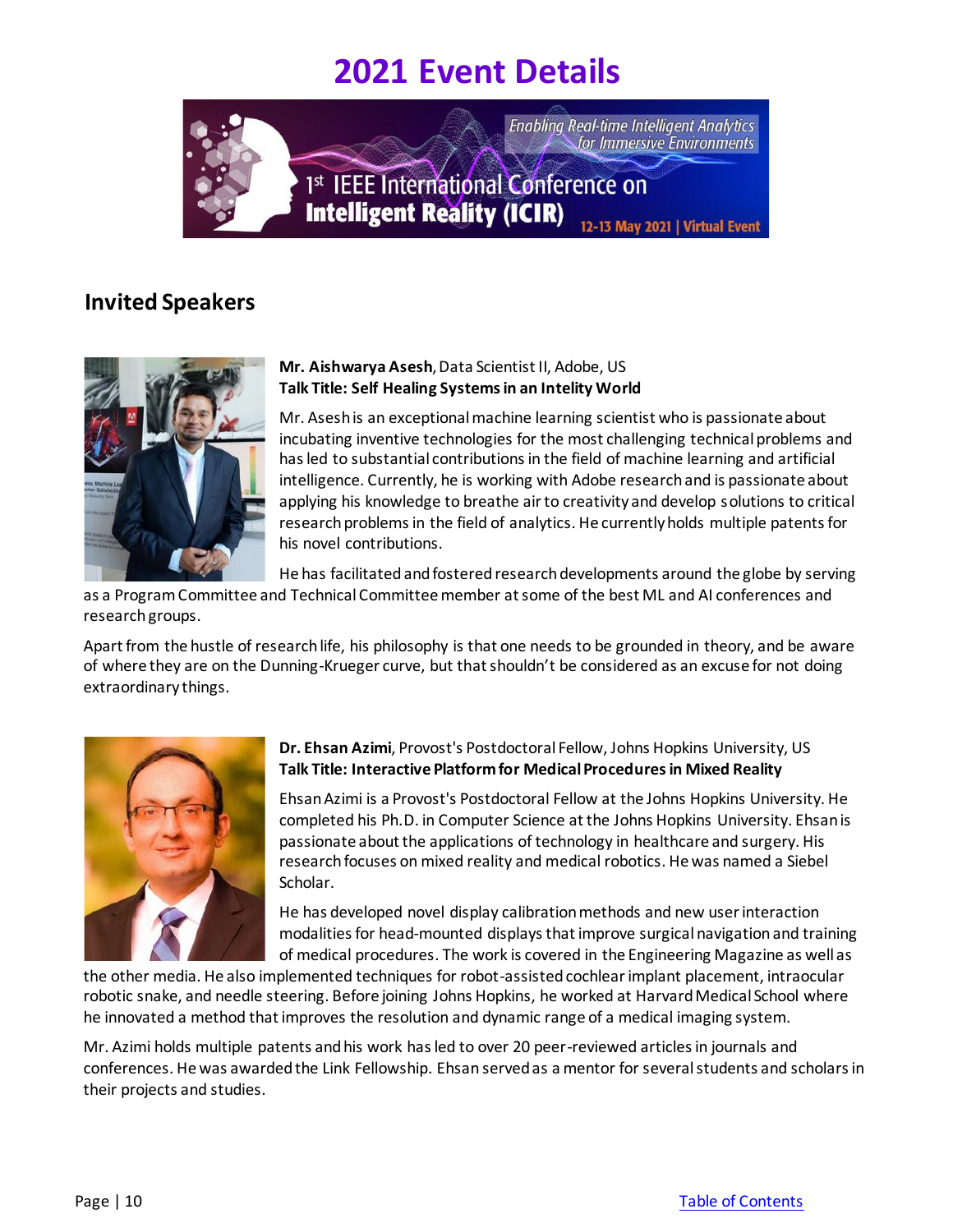

### **Invited Speakers**



#### <span id="page-10-1"></span>**Dr. Manfred Lau**, Assistant Professor, City University of Hong Kong, China **Talk Title: NaturalUserInterfacesfor 3D Modeling, Design, and Fabrication**

Manfred Lau is an Assistant Professor in the School of Creative Media at the City University of Hong Kong, China. He was previously a faculty member at Lancaster University in the UK, a visiting faculty at Yale University, and a post-doctoral researcher in Japan working with Prof. Takeo Igarashi. He received his Ph.D. degree in Computer Science from Carnegie Mellon University and his B.Sc. degree from Yale University. Manfred's research interests cover various areas including computer graphics, human-computer interaction, sketch-based interfaces and design, and 3D modeling and fabrication.

### <span id="page-10-0"></span>**Accepted Papers**

**IEEE ICIR Conference Proceedings can be accesse[d here](https://ieeexplore.ieee.org/xpl/conhome/9480800/proceeding) on** *IEEE Xplore***.**

### **Paper:** *xR4DRAMA: Enhancing Situation Awareness usingImmersive (XR)Technologies*

Spyridon Symeonidis, Sotiris Diplaris, Nicolaus Heise, Theodora Pistola, Athina Tsanousa, Georgios Tzanetis, Elissavet Batziou, Christos Stentoumis, Ilias Kalisperakis, Sebastian Freitag, Yash Shekhawat, Rita Paradiso, Maria Pacelli, Joan Codina, Simon Mille, Montserrat Marimon, Michele Ferri, Daniele Norbiato, Martina Monego, Anastasios Karakostas and Stefanos Vrochidis

## **Paper:** *Manipulating Avatarsfor Enhanced Communication in Extended Reality*

Jonathon Hart, Thammathip Piumsomboon, Gun Lee, Ross Smith and Mark Billinghurst

### **Paper:** *Creating Immersive Experiences basedon Intangible Cultural Heritage*

Theodora Pistola, Sotiris Diplaris, Christos Stentoumis, Evangelos Stathopoulos, Georgios Loupas, Theodore Mandilaras, Grigoris Kalantzis, IliasKalisperakis,Anastasios Tellios, Despoina Zavraka,Panagiota Koulali, Vera Kriezi, Valia Vraka, Foteini Venieri, Stratos Bacalis and Stefanos Vrochidis

**Paper:** *Augmented Reality AssistedOrbital Floor Reconstruction* Yihao Liu, EhsanAzimi, Nikhil Dave, CecilQiu, Robin Yang and Peter Kazanzides

### **Paper:** *Corner-based Square Fiducial Marker Detectionfor Hand-manipulated*

BreawnSchoun and Min-Hyung Choi

**Paper:** *Building a Motion-Aware, NetworkedDo-It-Yourself Holographic Display* AmilcarGomez, Javier Talavera, Siem Sium, Biao Xie, Haikun Huang and Lap-Fal Yu

**Paper:** *Interfacing Cyber and Physical Worlds: Introduction toIEEE 2888 Standards* Kyoungro Yoon, Sang-Kyun Kim, Sangkwon PeterJeong and Jeong-HwanChoi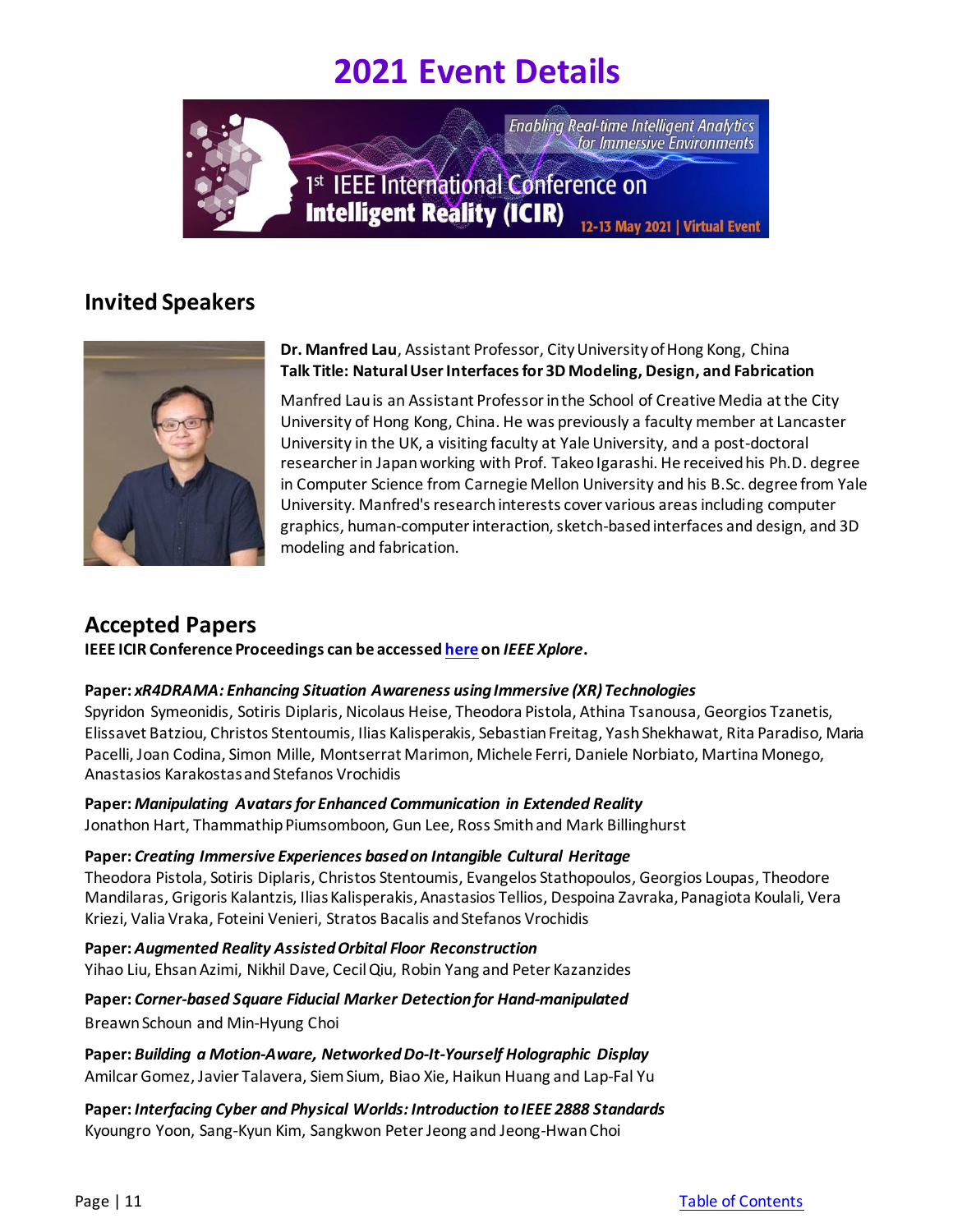

## <span id="page-11-0"></span>**Call for Papers/Areas of Interest**

Researchers, industries, and standards experts were invited to submit their work on this new frontier of Intelligent Reality. Areas of interest included but were not limited to:

1. Intelligent Reality Science and Foundations

- Advanced Analytical Models
- Efficient neural network inference Engines, Transfer Learning
- Innovative Rendering Models
- Security, Privacy, Integrity, and Ethics
- Evaluation Metrics and Methodologies
- Novel Quality Models
- Quality of Experience
- New Standards
- 2. Intelligent Reality Technology and Infrastructure
	- Neural Network Compression
	- Point Cloud Compression
	- Immersive Visual Media: Omidirectional, 360, 3DoF, 3DoF, 6DoF+, etc.
	- Spatial Audio, 3D Surround Sounds
	- Geometric Modeling and Design
	- Media Coded Representation
	- Interact Machine Learning between Virtual Objects and Real World
	- Interoperability between Machine Learning, Virtual Objects, and Real World
	- Sensor Fusion
	- Visual Analytics
	- Multimodel Interaction and Experience
	- Rendering Techniques
	- System Architectures, Design, and Deployment
	- Energy-efficient Computing
	- New Programming Models and Environments
	- Software Techniques and Architectures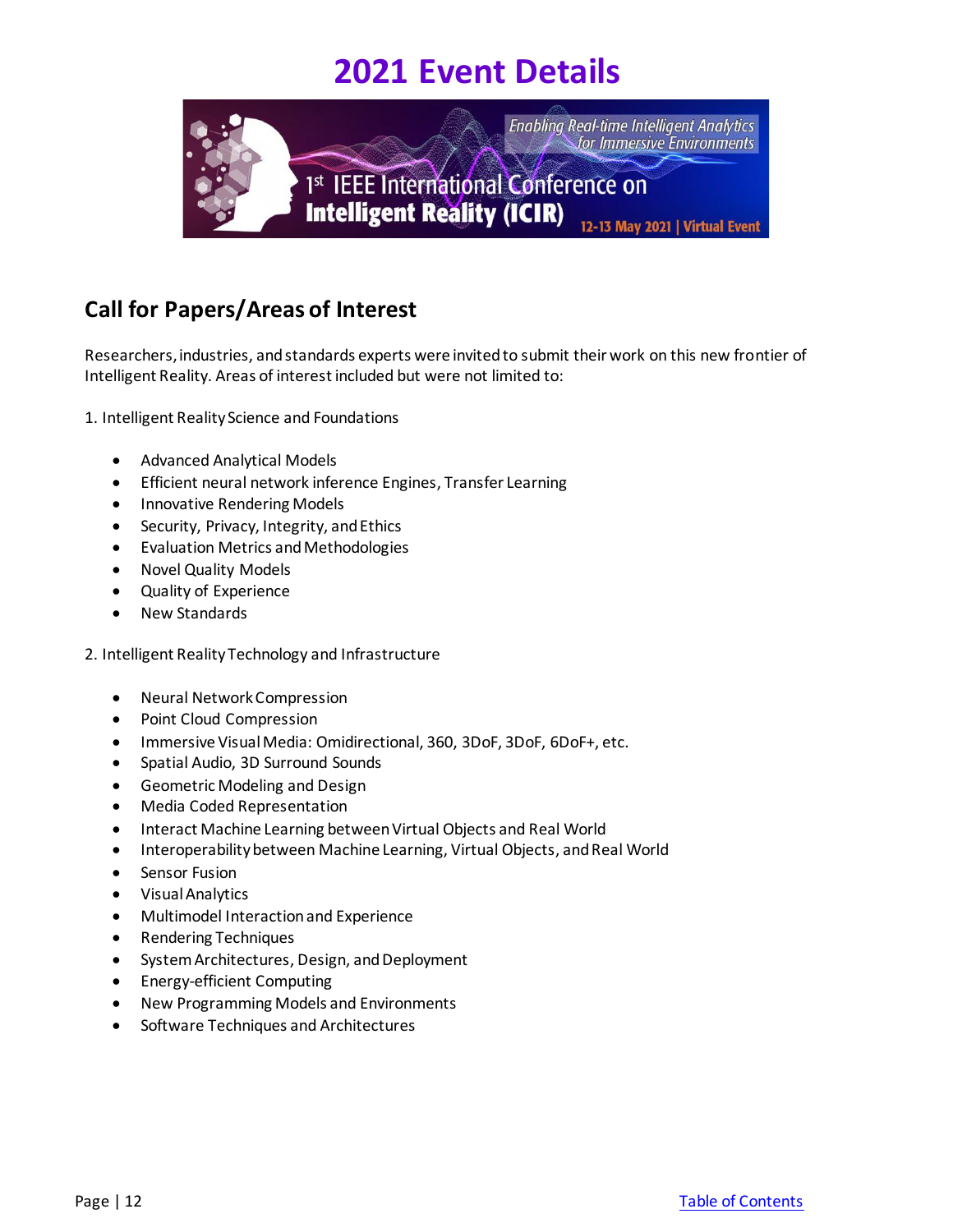

### 3. Hardware, Accelerators, Devices for Intelligent Reality

- AR Glasses, VR Headsets, other AR/VR Form-Factors, Smart Devices (
- Sensors technology in actuators, tactile, haptic, etc. for IR applications
- Network on Chip, System on Chip, Programmable Chip
- FPGA/CGRA/GPU/etc. accelerators for IR applications
- Operating system support and runtimes for hardware accelerators
- Programming models and platforms for accelerators
- Novel system organizations and designs
- Computation in memory/storage/network

#### 4. Intelligent Reality Applications

- Arts, Games, Leisure, Sports, and Entertainment
- E-commerce, Retail, Real Estate
- 3D Model and Terrain Data/Tourism and Travel
- Interior Design, Landscaping & Urban Planning
- Telepresence, Teleoperation, collaboration, and social interactions
- Education, Simulation, and Training
- Healthcare, Medicine, Therapy
- Transportation, Automotive, Aerospace
- Geospatial
- Industrial, Military, Emergency Response
- Communication and Collaboration
- Manufacturing and Occupational Safety
- Advertising & Marketing
- Government, Public Sector and Society in General

#### 5. Intelligent Reality Services

- Emergency
- Environmental
- Public Safety
- Health Care
- Public Transportation
- Travel and Booking
- Public Buildings(Repair & Maintenance)
- Social
- Urban Planning
- **Professional**
- Housing/Tourism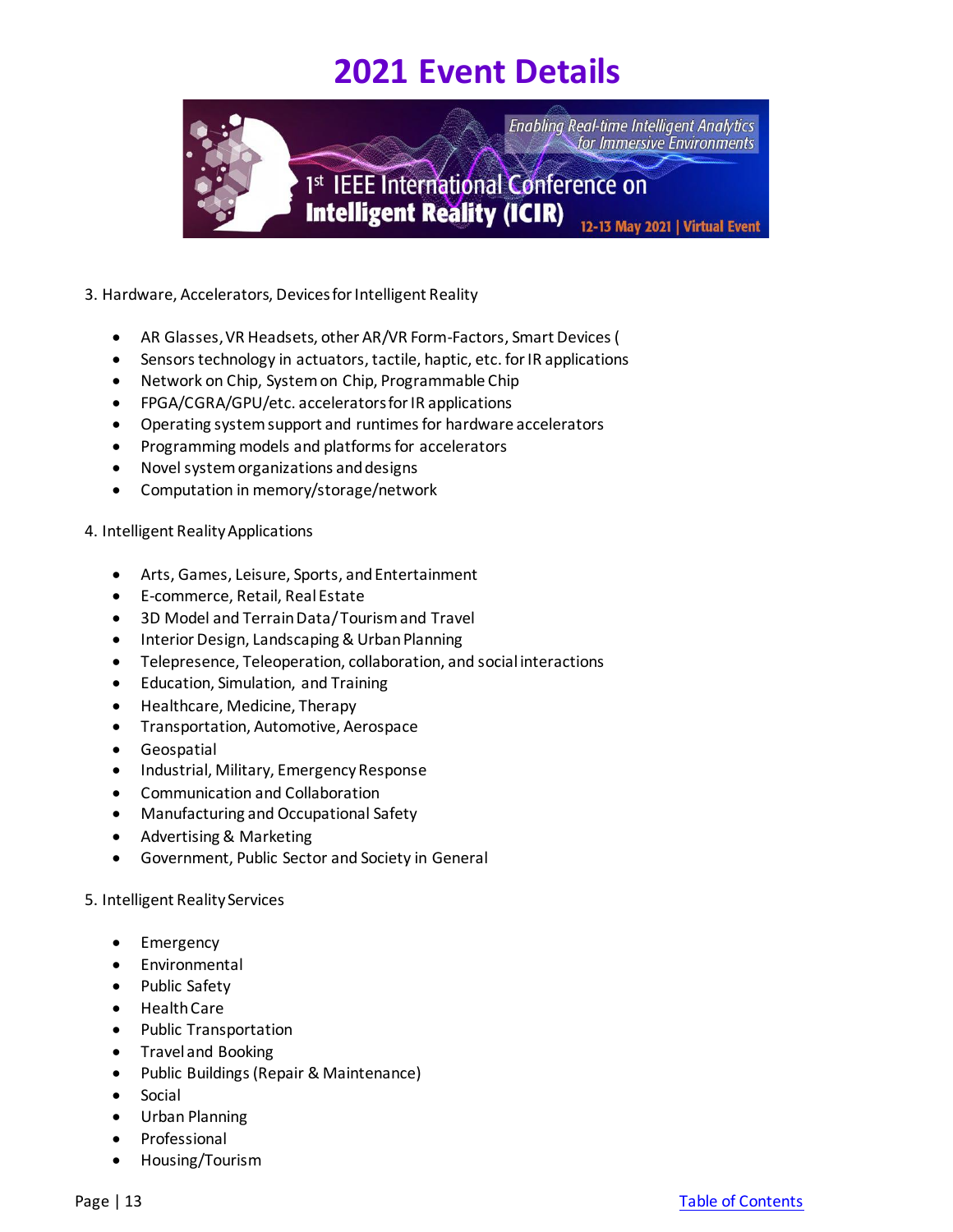

#### 6. Intelligent Reality Management

- Content Creation, Authoring, and Management
- Analytics Services and Management
- Scalability and Efficiency between AI, Virtual Objects, and Real World
- Data Acquisition, Integration, Cleaning, and Best Practices
- Visualization Analytics
- Computational Modeling and Data Integration
- 7. Security, Ethics, Privacy, and Trust in Intelligent Reality
	- Research in Security, Privacy, Integrity, and Ethics
	- Techniques and Models for Fairness, Diversity, Transparency, and Interpretability
	- Experimental Studies of Fairness, Diversity, Accountability, and Transparency
	- User Impacts of Novel Attacks
	- Trade-offs between Transparency and Privacy
	- Intrusion, Anomaly, Threat Detection
	- Multi-layer Defensive Frameworks
	- Novel Threats, Attacks, Mitigations
	- Trust Management

8. Social Connection and Concerns in Intelligent Reality

- User Behaviors and Psychology
- Groups and Communities Interaction
- User Safety for in Social Environments

### <span id="page-13-0"></span>**Paper Submission Guidelines**

All submissions must be written in English, either in an MS Word format or in a Latex format, and must use standard IEEE two-column conference templates that can be downloaded from: <https://www.ieee.org/conferences/publishing/templates.html>. All papers must be submitted electronically.

Full papers should be a maximum of 8 pages long, and a minimum of 4 pages including tables, figures, and references. Accepted papers longer than 8 pages will be charged for each extra page  $\omega$  \$100 per page. Full papers cannot be longer than 10 pages.

All submitted papers will be reviewed by three international program committees. IEEE takes the protection of intellectual property very seriously. All submissions will be screened for plagiarism using Cross Check. By submitting your work, you agree to allow IEEE to screen your work for plagiarism: <http://www.crossref.org/crosscheck/index.html>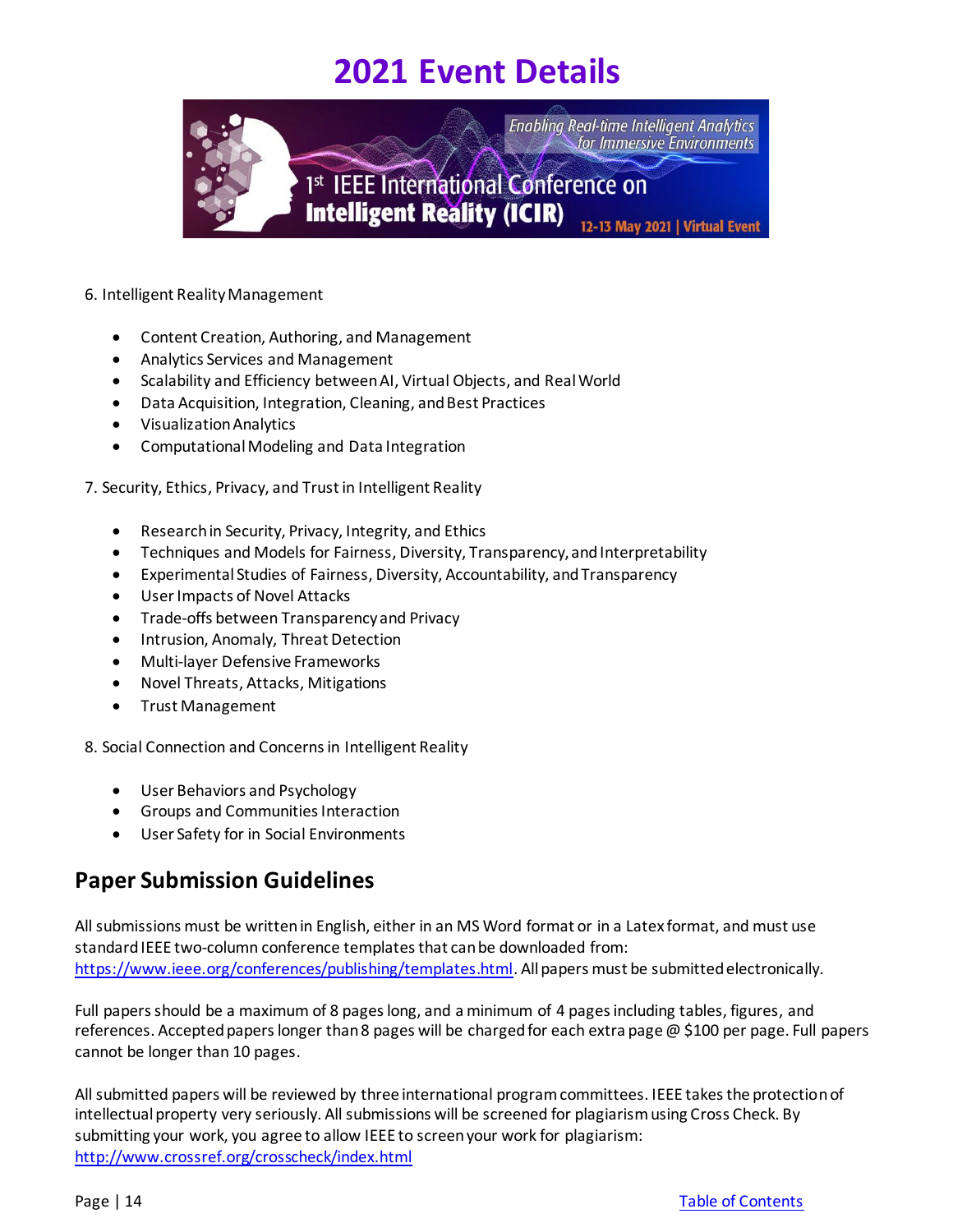

#### **Author Mandatory Registration**

<span id="page-14-0"></span>At least one author of each accepted full paper is required to register to ICIR to have his/her paper published in the IEEE ICIR conference proceedings. The full paper must be presented at the conference by one author to be submitted for publication in IEEE Xplore.

### **Competition**

Technological integration of smart interactive devices, immersive technologies, and AI machine learning algorithms are the future of propelling Intelligent Reality (IR). We challenged developers to create AI machine learning IR applications to provide a real-time decision-making user experience with analytics capability for the immersive (VR/AR/MR/XR) environment.

Those interested in competing in ACIR were required to submit their work for evaluation. For IR application evaluation and consideration, at least one member of the team was required to register for the ICIR conference.

#### **Eligibility**

The ACIR Competition was open to anyone interested in Intelligent Reality development. Two competition tracks were be held:

- Professionals: researchers, hobbyists, or professionals.
- Students: from an accredited university

#### **Teams**

You may register as a team (up to five persons per group) or as an individual.

#### **Instructions**

IR Applications (developers and university students) submitted to the Competition were required to meet the following guidelines:

- Implementation needs to be original work (existing or new are acceptable)
- Includes AI machine learning techniques and run within VR/AR/MR
- Answered evaluation criteria using the given PPT presentation template
- Recorded a 5 to 7 minute video (mp4) to showcase key implementation features
- GrantedIEEE to post presentation and video on IEEE ICIR website
- Students must have attended an accredited university (for students only)
- Detailed submission guidelines can be accesse[d HERE](https://icir.ieee.org/wp-content/uploads/sites/290/2021/02/ACIR-ICIR-CompetitionSubmissionGuidelines.pdf). Access the PPT presentation templat[e HERE.](https://icir.ieee.org/wp-content/uploads/sites/290/2021/02/1ACIR-Competition_Presentation_Template.pptx)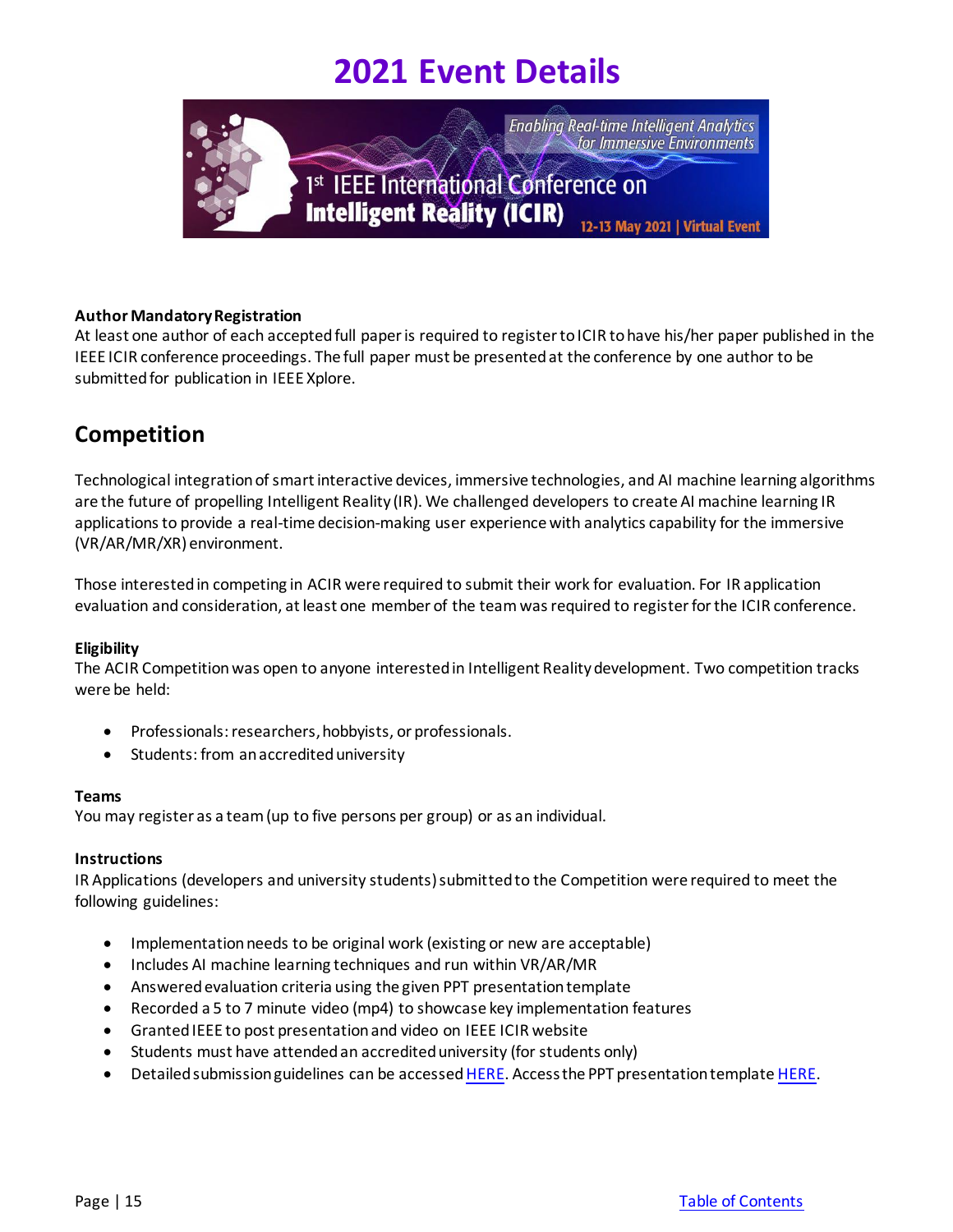

#### **Evaluation Criteria**

- Originality: How unique and innovative is the idea?
- Implementation: What design methods and AI/ML techniques used, development platform, language, tools
- Potential Impact: How does the project contribute to the IR domain?

#### **Evaluation Team**

- Isidoros Perikos, University of Patras, Greece
- Ryan McMahan, University of Central Florida, US
- Francesco Ferrise, Politecnico di Milano, Italy
- Wei-Chiang Hong, Oriental Institute of Technology, Taiwan
- Nicholas Napp, Xmark Labs, US
- Anitha Pillai, Hidustan University, India
- Cerasela Crisan, University of Bacau, Romania
- Stefania Serafin, Zuffo, Denmark
- Taehee Jeong, San Jose State University, US

### <span id="page-15-0"></span>**Awards (at the discretion of the Evaluation team)**

#### **Professionals:**

- 1st Place: up to \$1000 with 100 Ranking Points and IEEE certificate
- 2nd Place: up to \$500 with 50 Ranking Points and IEEE certificate
- 3rd Place: up to \$300 with 30 Ranking Points and IEEE certificate

All other submitters will receive 10 Ranking Points for participation

#### **Students:**

- 1st Place: up to \$500 with 100 Ranking Points and IEEE certificate
- 2nd Place: up to \$300 with 50 Ranking Points and IEEE certificate
- 3rd Place: up to \$100 with 30 Ranking Points and IEEE certificate

All other submitters will receive 10 Ranking Points for participation

The final number of awards and the amount of each award will be based on the evaluation of the presentation and the recorded video. The final decision will be at the discretion of the ICIR and ACIR organizers.

Winners showcasedtheir submitted videos were asked 3-4 questions during the award ceremony.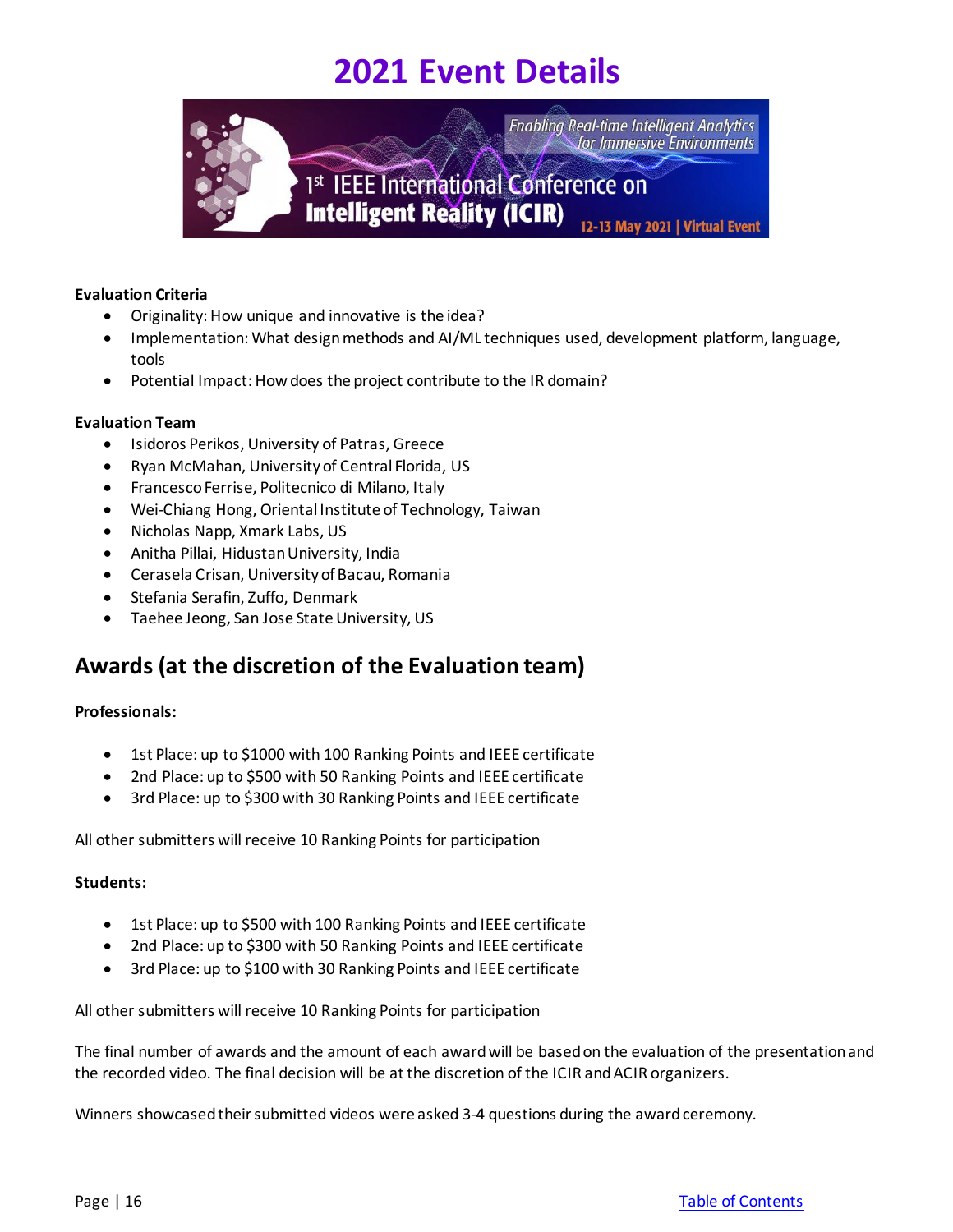

### <span id="page-16-0"></span>**ACIR Competition Results**

We would like to thank all of those who participated in the 1st Annual Application Competition for Intelligent Reality (ACIR). We would like to extend a special congratulations to the winning teams: CYberVision, DCXR, and Interwoven Spaces.

### **Student Tracks**

### CyberVision*- Virtual Museum*

- Aimilios Hadjiliasis, University of Central Lancashire (UCLan), Cyprus
- Floris Alexandrou, University of Central Lancashire (UCLan), Cyprus

### DCXR –*Do-It-Yourself Holographic Display*

- Amilcar Gomez Samayoa, George Mason University
- Javier Talavera, George Mason University
- Siem G. Sium, George Mason University
- Biao Xie, George Mason University
- Haikun Huang, George Mason University
- Lap-Fai Yu, George Mason University





#### **Professional Track**

Interwoven Spaces - *Creating New Intelligent Digital Realities*

- Dr. Lyuba Alboul, Sheffield Hallam University
- Dr. Louis Nisiotis, University of Central Lancashire, Cyprus Campus

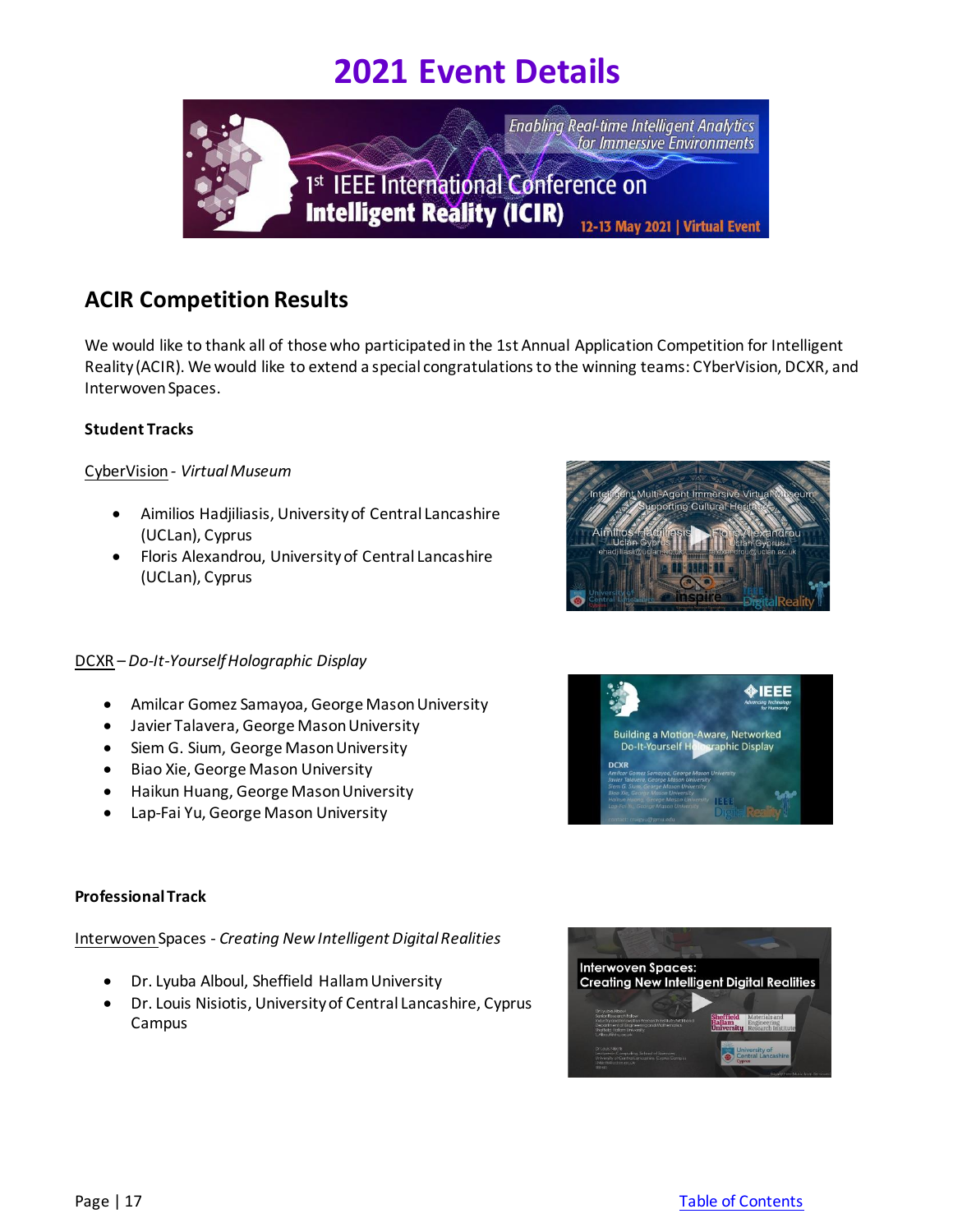

### <span id="page-17-0"></span>**Organizing Committee**

- General Chair: Wo Chang, *NIST, US*
- Organization Chair: Sin-Kuen Hawkins, *IEEE, US*
- Competition Chair: Louis Nisiotis, *University of Central Lancashire, Cyprus*
- Publication Chair: Elizabeth Chang, *University of Maryland, US*
- Communication Chair: Julie Bernicker, *IEEE, US*

### <span id="page-17-1"></span>**Technical Committee Co-Chairs Per Focus Area**

| <b>Focus Area</b>                          | <b>Co-Chairs</b>                                                                                                                                                                                             |  |
|--------------------------------------------|--------------------------------------------------------------------------------------------------------------------------------------------------------------------------------------------------------------|--|
| IR Science and Foundations                 | Yu Kong, Northeastern University, US<br>Suryanarayan Poonam, Google, US                                                                                                                                      |  |
|                                            | Kyoungro Yoo, Konkuk University, Korea                                                                                                                                                                       |  |
| IR Technology and Infrastructure           | Asesh Aishwarya, Adobe, US<br>$\bullet$<br>Sang Kyun Kim, Myoungil University., Korea<br>Anderson Maciel, Federal University of Rio<br>Grande do Sul, Brazil                                                 |  |
| Hardware, Accelerators, and Devices for IR | Long Cheng, Hitachi ABB Power Grids, US<br>$\bullet$<br>Manfred Lau, City University of Hong Kong, China                                                                                                     |  |
| IR Applications                            | Ehsan Azimi, Johns Hopkins University, US<br>$\bullet$<br>Doug Bowman, Virginia Tech, US<br>Francesco Ferrise, Politecnico di MIlano, Italy<br>Hai-Ning Liang, Xi'an Jiaotong-Liverpool<br>University, China |  |
| <b>IR Services</b>                         | Mark Clement, Brigham Young University, US<br>$\bullet$<br>Antonio Uva, Polytechnic Institute of Bari, Italy<br>Xinyue Ye, Texas A&M University, US                                                          |  |
| IR Management                              | Lyuba Alboul, Sheffield Hallam University, UK<br>$\bullet$<br>Gerard Kim, Korea University, Korea                                                                                                            |  |
| Security, Ethics, Privacy, and Trust in IR | Frank Steinicke, Universität Hamburg, Germany<br>$\bullet$<br>Dongxiao Zhu, Wayne State University, US                                                                                                       |  |
| Social Connections and Concerns in IR      | Aniket Bera, University of Maryland, US<br>$\bullet$<br>Janki Dodiya, IUBH Internationale Hochshule,<br>Germany                                                                                              |  |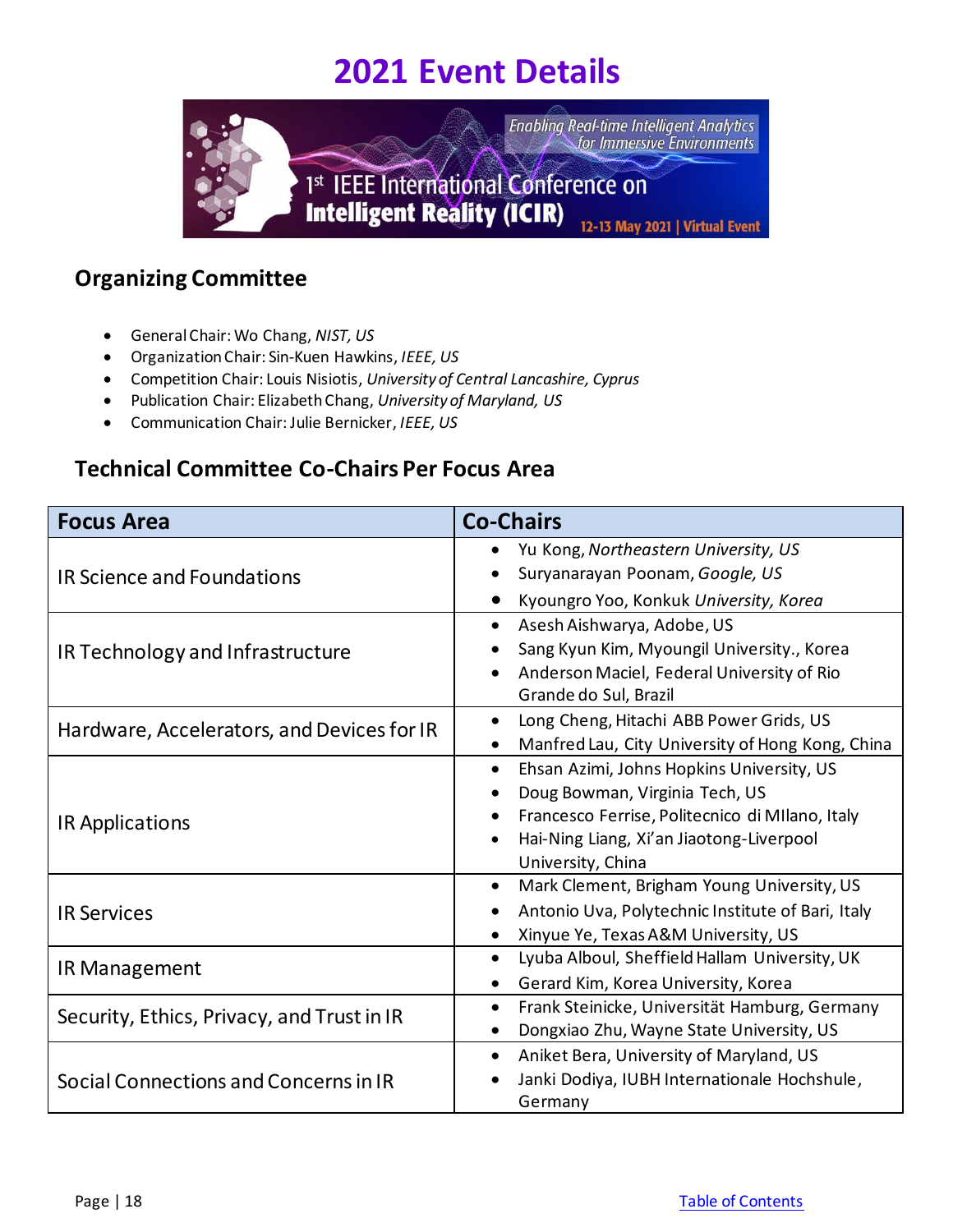

## <span id="page-18-0"></span>**Program Committee Members**

| <b>Names and Affiliation</b>                          | <b>Country</b> |  |
|-------------------------------------------------------|----------------|--|
| Matt Adcock, CSIRO                                    | Australia      |  |
| Asesh Aishwarya, Adobe                                |                |  |
| Lyuba Alboul, Sheffield Hallam University             | UK             |  |
| Ehsan Azimi, Johns Hopkins University                 | US             |  |
| Abdelhamid Bouchachia, Bournemouth University         | UK             |  |
| Wolfgang Broll, Ilmenau University of Technology      | Germany        |  |
| Gerd Bruder, University of Central Florida            | <b>US</b>      |  |
| Long Cheng, Hitachi ABB Power Grids                   | US             |  |
| Gloria Cerasela Crisan, University of Bacau           | Romania        |  |
| Sauptik Dhar, LG Electronics                          | US             |  |
| Janki Dodiya, German Aerospace Centre                 | Germany        |  |
| Ralf Dörner, RheinMain University of Applied Sciences | Germany        |  |
| Francesco Ferrise, Politecnico di Milano              | Italy          |  |
| Gary B. Glesener, Virginia Technology                 | <b>US</b>      |  |
| Paul Grimm, Fulda University of Applied Sciences      | Germany        |  |
| Ioannis Hatzilygeroudis, University of Patras         | Grece          |  |
| Wei-Chiang Hong, Jiangsu Normal University            | China          |  |
| Jason Van Hulse, Florida Atlantic University          | US             |  |
| Taehee Jeong, San Jose State University               | <b>US</b>      |  |
| Ruoming Jin, Kent State University                    | <b>US</b>      |  |
| Joaquim Jorge, Instituto Superior Técnico             | Portugal       |  |
| Sungchul Jung, University of Canterbury New Zealand   | New Zealand    |  |
| Latifur Khan, The University of Texas at Dallas       | US             |  |
| Yingjie Lao, Clemson University                       | US             |  |
| Manfred Lau, City University of Hong Kong             | China          |  |
| Gun Lee, University of South Australia                | Australia      |  |
| Hai-Ning Liang, Xi'an Jiaotong-Liverpool University   | China          |  |
| Liang Liang, University of Miami                      | <b>US</b>      |  |
| Li Liao, University of Delaware                       | <b>US</b>      |  |
| Jean-Luc Lugrin, University of Würzburg               | Germany        |  |
| Ryan McMahan, University of Central Florida           | US             |  |
| Catarina Pinto Moreira, Instituto Superior Técnico    | Portugal       |  |
| Omar Niamut, TNO                                      | Netherlands    |  |
| Louis Nisiotis, University of Central Lancashire      | Cyprus         |  |
| Quang Vinh Nquyen, University of Western Sydney       | Australia      |  |
| Mitsunori Ogihara, University of Miami                | <b>US</b>      |  |
| Vasile Palade, Coventry University                    | UK             |  |
| Isidoros Perikos, University of Patras                | Greece         |  |